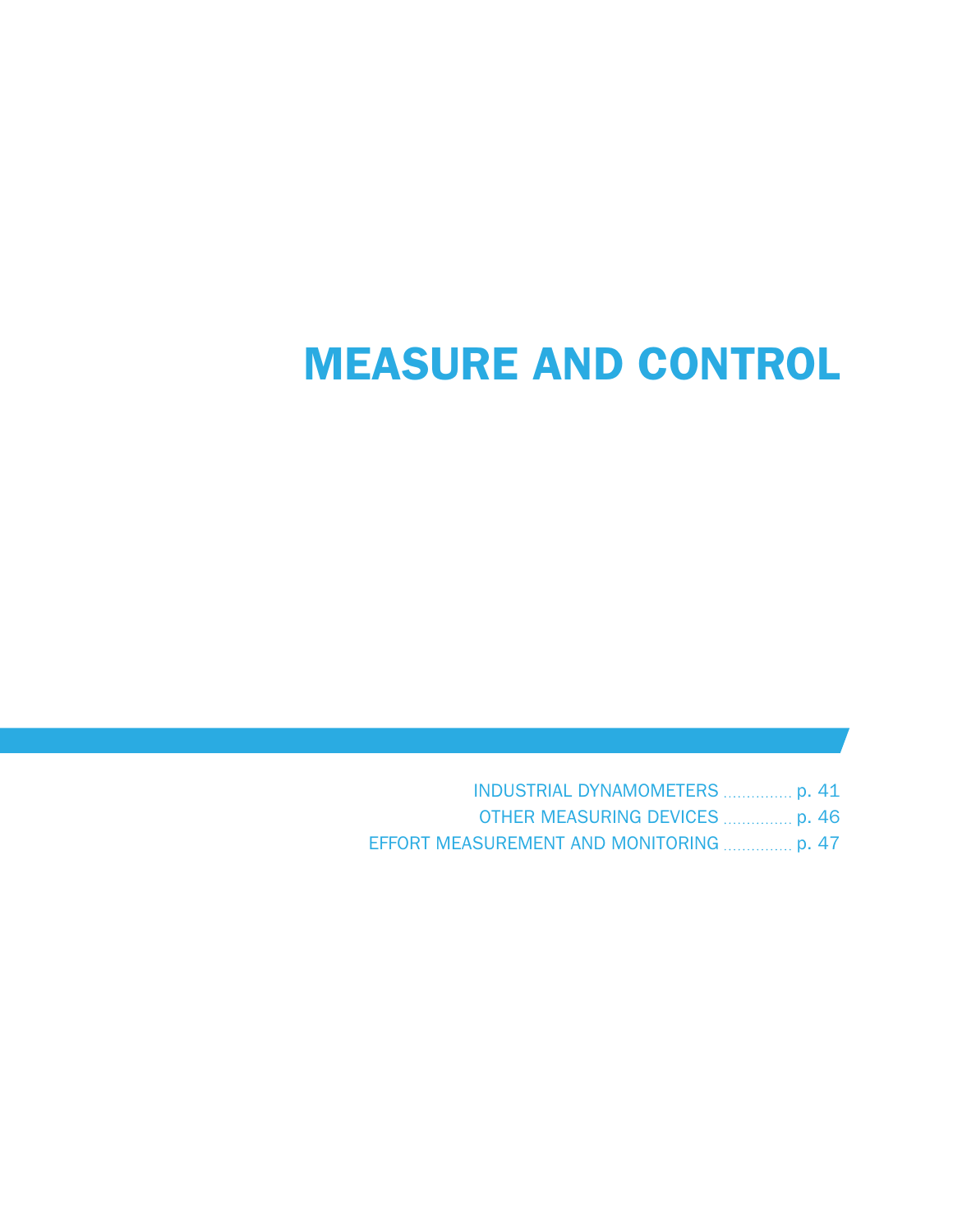# **dynafor®** dynamometer selection guide

### **Measure and control of forces and loads in Industry**

Solution for multiple applications. Adjustment certificate. Optional ISO 376.

|   | <b>MODEL</b>     | <b>CAPACITY</b>                                | <b>PRECISION</b> | <b>REMOTE</b><br><b>DISPLAY</b> | <b>PROTECTION</b><br><b>RATING</b> | <b>FUNCTIONALITIES</b>                                                 |
|---|------------------|------------------------------------------------|------------------|---------------------------------|------------------------------------|------------------------------------------------------------------------|
|   | <b>handifor®</b> | 20/50/<br>100 / 200 kg                         | 0.5%             | <b>No</b>                       | IP 40                              | <b>BASIC</b><br>$T = T$ are                                            |
|   | LLZ <sub>2</sub> | 1/3.2/6.4/<br>12.5 / 20t                       | 0.3%             | No                              | IP 65                              | $-$ Units<br>Peak load<br>Automatic stop                               |
|   | LLX1             | 0.5 / 1 / 2 /<br>3.2 / 5 / 6.3 /<br>12.5 / 20t | 0.2%             | Yes, optional                   | IP 65                              | <b>STANDARD</b><br>■ Basic functionalities                             |
|   | <b>MWX</b>       | 0.5 / 1 / 2 /<br>3.2 / 5 / 6.3 /<br>12.5 / 25t | 0.1%             | Yes, optional                   | IP 65                              | $+$<br>■ Settable automatic stop<br>Filtering settable dynamic effects |
|   | LLX <sub>2</sub> | 0.5 / 1 /<br>2/3.2/5/<br>6.3 / 10t             | 0.1%             | Yes                             | IP 66<br>IP 67 optional            | <b>ADVANCED</b><br>Standard functionalities                            |
| Ξ | <b>LLXh</b>      | 15/25/50/<br>100 / 250t                        | 0.2%             | Yes                             | IP 66<br>IP 67 optional            | $+$<br>■ Settable automatic stop<br>■ Functionalities listed below     |

### **ADVANCED SPECIFIC FUNCTIONALITITES**

| <b>FUNCTIONALITY</b>                      | <b>ADDITIONAL EQUIPMENT</b>              |
|-------------------------------------------|------------------------------------------|
| Backlight screen                          |                                          |
| Locking of setting menu                   |                                          |
| Multiple and settable alarms              |                                          |
| Associations of multiple sensors/displays | Remote LLX2 display                      |
| High visibility wired remote LED display  | AL63 or AL128 display units              |
| Data acquisition on PC (1-8 sensors)      | dynafor <sup>®</sup> connection software |
| IT integration (1-32 sensors)             | Communication protocol                   |

**LLX2 display**

|  | afor |
|--|------|
|  |      |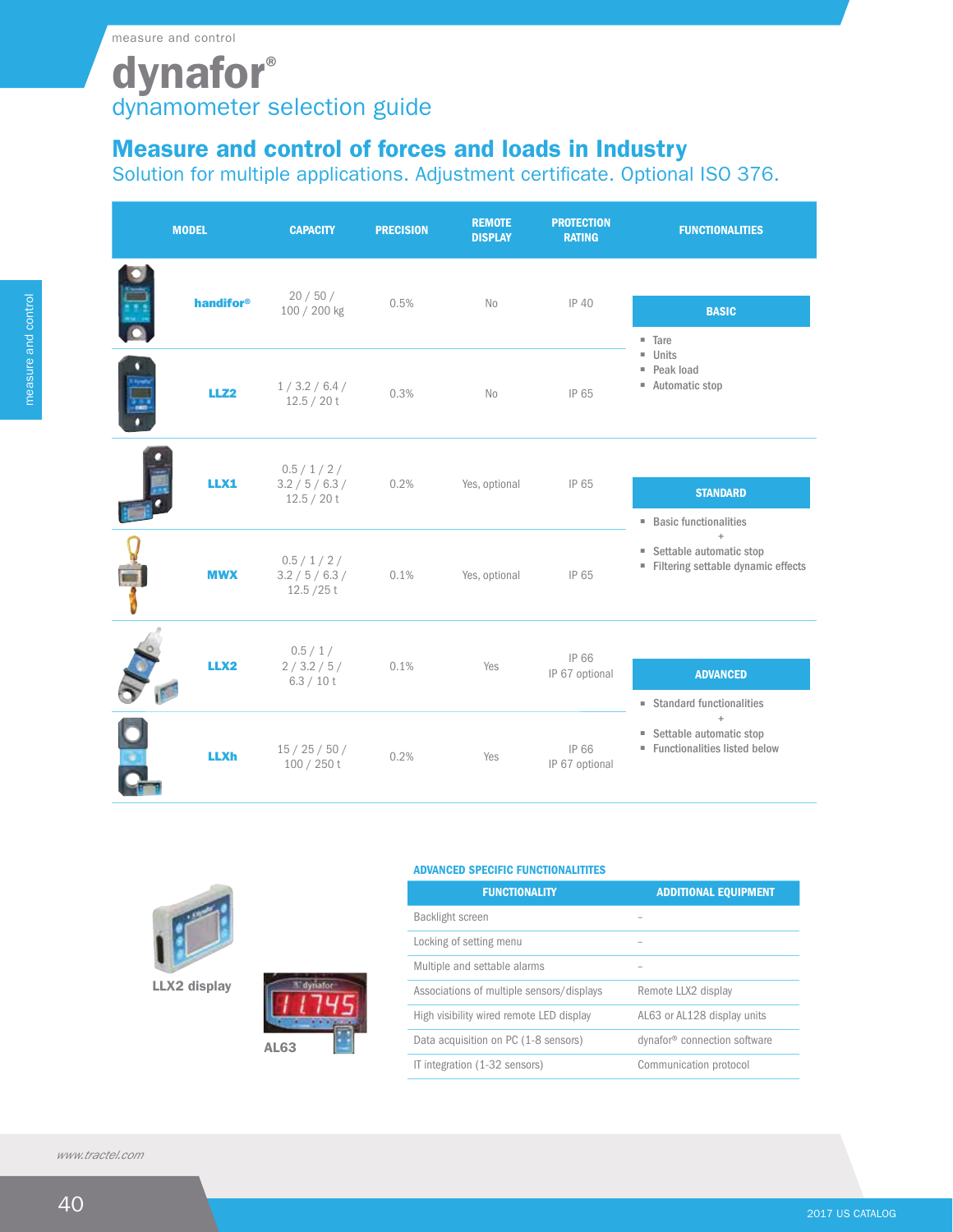### **handifor®** mini weighers

The lightweight, compact and ergonomic handifor® is built for measuring small forces or loads. Specially designed for difficult load checking conditions, the handifor® will measure the weight of your packages, dispatch bags, courier, materials in laboratories and many other materials that need weighing.

### TECHNICAL SPECIFICATIONS

- Built to measure small forces or loads in different environments Accuracy: ±0.5% of capacity
- Temperature range: from -10°C to 50°C (14°F to 122°F)
- Units of measure: lbs. and kg
- $\frac{9}{16}$  in. (14 mm) LCD digits
- **Power supply: two 1.5 V "AAA" batteries**
- Operating life: 100 hours
- Protection: IP 40
- **Supplied with a snap shackle and a "S" hook**

| <b>MODEL</b>          | <b>WLL</b>         | <b>ACCURACY</b> | <b>MIN. DISPLAY</b> | <b>INCREMENT</b>   | <b>MAX. DISPLAY</b> | <b>WEIGHT</b>      |
|-----------------------|--------------------|-----------------|---------------------|--------------------|---------------------|--------------------|
| handifor <sup>®</sup> | $40$ lbs.          | $\pm 0.2$ lbs.  | $0.2$ lbs.          | $0.2$ lbs.         | 55 lbs.             | $1.1$ lbs.         |
|                       | $(20 \text{ kg})$  | (±0.1 kg)       | $(0.1 \text{ kg})$  | $(0.1 \text{ kg})$ | $(25 \text{ kg})$   | $(0.5 \text{ kg})$ |
| handifor <sup>®</sup> | $100$ lbs.         | $\pm 0.6$ lbs.  | $0.4$ lbs.          | $0.4$ lbs.         | 65 kg               | $1.1$ lbs.         |
|                       | $(50 \text{ kg})$  | (±0.3 kg)       | $(0.2 \text{ kg})$  | $(0.2 \text{ kg})$ | $(143$ lbs.)        | $(0.5 \text{ kg})$ |
| handifor <sup>®</sup> | 200 lbs.           | $\pm 1.1$ lbs.  | $0.4$ lbs.          | $0.4$ lbs.         | 286 lbs.            | $1.3$ lbs.         |
|                       | $(100 \text{ kg})$ | (± 0.5 kg)      | $(0.2 \text{ kg})$  | $(0.2 \text{ kg})$ | $(130 \text{ kg})$  | $(0.6 \text{ kg})$ |
| handifor <sup>®</sup> | 400 lbs.           | $\pm 2.2$ lbs.  | $1$ lbs.            | $1.1$ lbs.         | 572 lbs.            | $4.2$ lbs.         |
|                       | (200 kg)           | (±1.0 kg)       | $(0.5 \text{ kg})$  | $(0.5 \text{ kg})$ | $(260 \text{ kg})$  | $(1.9 \text{ kg})$ |



measure and control / industrial dynamometers / load indicators

### **dynafor® LLZ2** load indicators

The dynafor® LLZ2 is rugged and lightweight precision industrial dynamometer. It measures tensile forces or suspended loads in all positions. The dynamometer displays in pounds, kilograms or decanewtons and offers more than 350 hours of battery life.

Ideal for monitoring lifting systems, check weighing in factories, for checking tension in power lines and guy ropes, and many other applications. The dynafor® LLZ2 display's shape with beveled corners minimizes the risk of catching during operations of lifting in difficult environments.

### TECHNICAL SPECIFICATIONS

- Accuracy: ±0.3% of nominal capacity
- Extended capacity range from 2,000 to 40,000 lbs. (1 to 20 t)
- Operating temperature range from -4°F to 122°F (-20°C to 50°C)
- **Power supply: two 1.5 V "AAA" batteries**
- Protection: IP 65 (NEMA 4)
- Display in mass or force
- $11/16$  in. (18 mm) LCD digits

### APPLICATIONS

- **Monitoring lifting systems**
- **Test bench**
- Checking data input and output in factories
- Checking tension in power lines and guy ropes
- Checking the pulling capacity of trawler

### OPTIONAL ACCESSORIES

- **Shackles**
- **Hooks**

| <b>MODEL</b>   | <b>WLL</b>            | ACCURACY (0.3%)         | <b>MIN. DISPLAY</b> | <b>INCREMENT</b>  | <b>MAX. DISPLAY</b>   | <b>WEIGHT</b>      |
|----------------|-----------------------|-------------------------|---------------------|-------------------|-----------------------|--------------------|
| $LLZ2 - 1t$    | 2.000 lbs.            | $\pm 6.6$ lbs.          | $2$ lbs.            | $2$ lbs.          | 2.200 lbs.            | $1.8$ lbs.         |
|                | $(1,000 \text{ kg})$  | $(\pm 3 \text{ kg})$    | $(1 \text{ kg})$    | $(1 \text{ kg})$  | $(1,100 \text{ kg})$  | $(0.8 \text{ kg})$ |
| $LLZ2 - 3.2t$  | 6.400 lbs.            | $±19.8$ lbs.            | $10$ lbs.           | 10 lbs.           | 7.040 lbs.            | $2$ lbs.           |
|                | $(3,200 \text{ kg})$  | $(\pm 9.6 \text{ kg})$  | $(5 \text{ kg})$    | $(5 \text{ kg})$  | $(3,520 \text{ kg})$  | $(0.9 \text{ kg})$ |
| $LLZ2 - 6.3t$  | 12,600 lbs.           | $\pm 39.7$ lbs.         | $20$ lbs.           | $20$ lbs.         | 13.860 lbs.           | $3.1$ lbs.         |
|                | $(6,300 \text{ kg})$  | (±18.9 kg)              | $(10 \text{ kg})$   | $(10 \text{ kg})$ | $(6,930 \text{ kg})$  | $(1.4 \text{ kg})$ |
| $LLZ2 - 12.5t$ | 25,000 lbs.           | $\pm 81.6$ lbs.         | 40 lbs.             | 40 lbs.           | 27.500 lbs.           | $7.1$ lbs.         |
|                | $(12,500 \text{ kg})$ | $(\pm 37.5 \text{ kg})$ | $(20 \text{ kg})$   | $(20 \text{ kg})$ | $(13,750 \text{ kg})$ | $(3.2 \text{ kg})$ |
| $LLZ2 - 20t$   | 40,000 lbs.           | $±132.3$ lbs.           | $100$ lbs.          | 100 lbs.          | 44,000 lbs.           | 11 lbs.            |
|                | $(20,000 \text{ kg})$ | $(\pm 60 \text{ kg})$   | $(50 \text{ kg})$   | $(50 \text{ kg})$ | (22,000 kg)           | (5 kg)             |

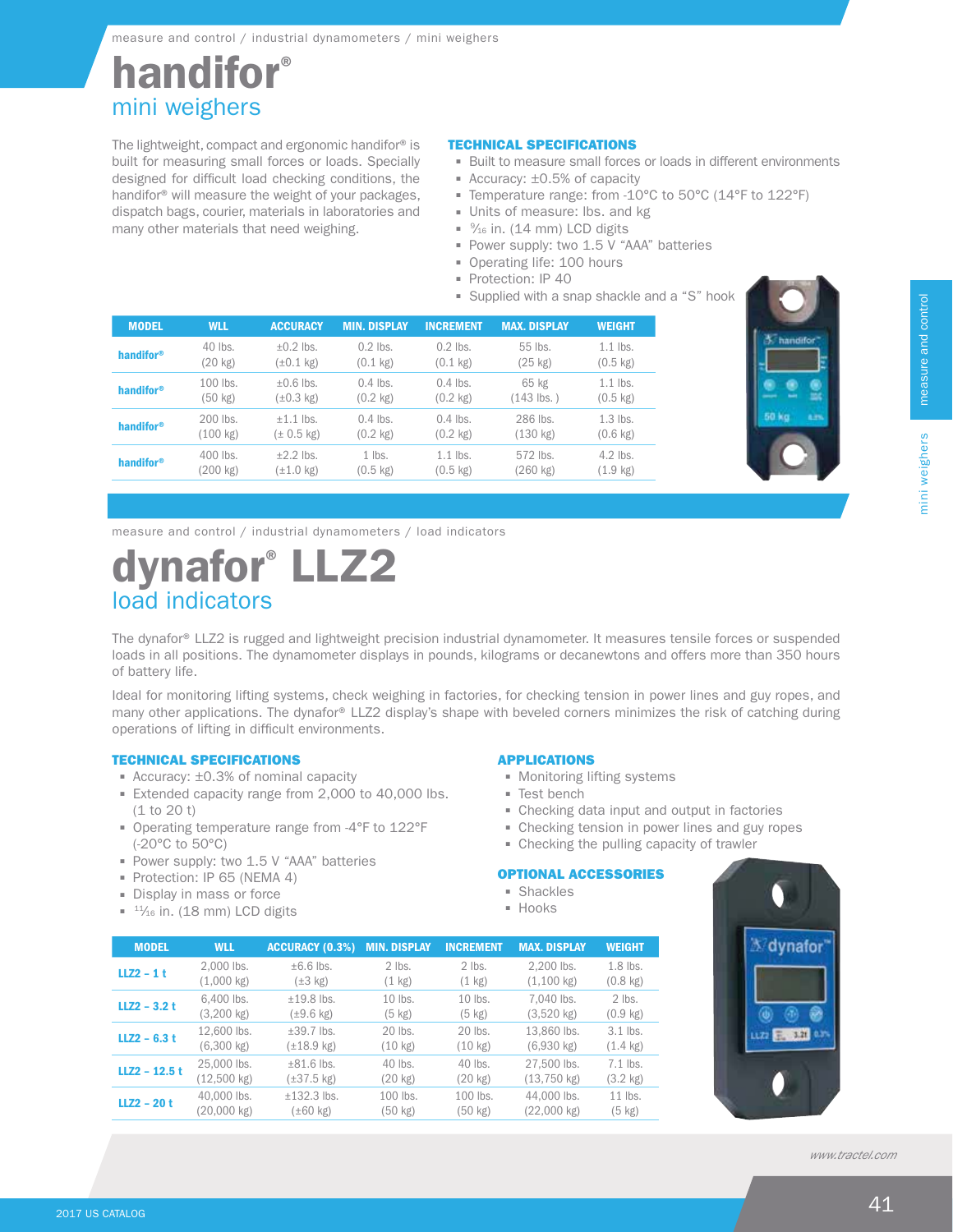### **dynafor® LLX1** load indicators

### The leader in industrial dynamometers PRECISE | STRONG | RELIABLE

The dynafor® LLX1 dynamometers are precision force sensors used to measure forces and indicate loads. The shape of the dynamometers enables the use of standard shackles on both ends. The dynamometers of this range function in all positions for the measurement of force and suspended for weighing purpose.

### OPERATING PRINCIPLE

Strain gauge measurement of the extension, within its limits of elasticity, of a metal body subjected to traction stress. The sensor generates an electrical signal that is proportional to the load. This signal is processed by a micro-processor analyser and then displayed on a built in LCD display.

### TECHNICAL SPECIFICATIONS

- Precision: ±0.2% of the full scale
- Range: from 1,000 to 40,000 lbs.  $(1/2)$  up to 20 t)
- $11/16$  in. (18 mm) LCD digits
- **Long lasting (batteries included)**
- Protection: IP 65 (NEMA 4)
- CEM approved
- Radio certification: FCC Part 15 (US)
	- Approved by Industry Canada
- **Safety coefficient: more than four**
- Comes in a plastic carrying case
- **Option: LLX1 Remote readout**
- Worldwide accreditation
- Wireless range up to 131 ft. (40 m)
- Interchangeability with other displays
- **Bow shackles and swivel hooks available**



| <b>MODEL</b>          | <b>WORKING LOAD LIMIT</b> | <b>ACCURACY</b>         | <b>MINIMUM DISPLAY</b> | <b>INCREMENT</b>   | <b>WEIGHT</b>                     |
|-----------------------|---------------------------|-------------------------|------------------------|--------------------|-----------------------------------|
| $LLX1 - \frac{1}{2}t$ | 1,000 lbs.                | $±2.2$ lbs.             | $0.5$ lbs.             | $0.5$ lbs.         | $2.4$ lbs.                        |
|                       | (500 kg)                  | $(\pm 1.0 \text{ kg})$  | $(0.2 \text{ kg})$     | $(0.2 \text{ kg})$ | $(1.1 \text{ kg})$                |
| $LLX1 - 1t$           | 2,000 lbs.                | $\pm 4.4$ lbs.          | $1$ lbs.               | $1$ lbs.           | $2.4$ lbs.                        |
|                       | $(1,000 \text{ kg})$      | $(\pm 2.0 \text{ kg})$  | $(0.5 \text{ kg})$     | $(0.5 \text{ kg})$ | $(1.1 \text{ kg})$                |
| $LLX1 - 2t$           | 4,000 lbs.                | $\pm 8.8$ lbs.          | $2$ lbs.               | $2$ lbs.           | 2.9 lbs.                          |
|                       | $(2,000 \text{ kg})$      | $(\pm 4.0 \text{ kg})$  | $(1 \text{ kg})$       | $(1 \text{ kg})$   | $(1.3 \text{ kg})$                |
| $LLX1 - 3.2t$         | 6,400 lbs.                | $±13.2$ lbs.            | $2$ lbs.               | $2$ lbs.           | $3.3$ lbs.                        |
|                       | $(3,200 \text{ kg})$      | $(\pm 6.0 \text{ kg})$  | $(1 \text{ kg})$       | $(1 \text{ kg})$   | $(1.5 \text{ kg})$                |
| $LLX1 - 5t$           | 10,000 lbs.               | $\pm 22.0$ lbs.         | $5$ lbs.               | $5$ lbs.           | 5.0 lbs.                          |
|                       | $(5,000 \text{ kg})$      | $(\pm 10.0 \text{ kg})$ | $(2 \text{ kg})$       | $(2 \text{ kg})$   | $(2.3 \text{ kg})$                |
| $LLX1 - 6.3t$         | 12,600 lbs.               | $\pm 28.6$ lbs.         | $5$ lbs.               | $5$ lbs.           | 5.0 lbs.                          |
|                       | $(6,300 \text{ kg})$      | $(\pm 13.0 \text{ kg})$ | $(2 \text{ kg})$       | $(2 \text{ kg})$   | $(2.3 \text{ kg})$                |
| $LLX1 - 12.5t$        | 25,000 lbs.               | $±55.0$ lbs.            | 10 lbs.                | 10 lbs.            | 9.5 lbs.                          |
|                       | $(12,500 \text{ kg})$     | $(\pm 25.0 \text{ kg})$ | $(5 \text{ kg})$       | $(5 \text{ kg})$   | $(4.3 \text{ kg})$                |
| $LLX1 - 20t$          | 40,000 lbs.               | $\pm 88.0$ lbs.         | 20 lbs.                | 20 lbs.            | 15.4 lbs.                         |
|                       | $(20,000 \text{ kg})$     | $(\pm 40.0 \text{ kg})$ | $(10 \text{ kg})$      | $(10 \text{ kg})$  | $(7 \text{ kg})$                  |
| <b>LLX1</b> display   |                           |                         |                        |                    | $0.44$ lbs.<br>$(0.2 \text{ kg})$ |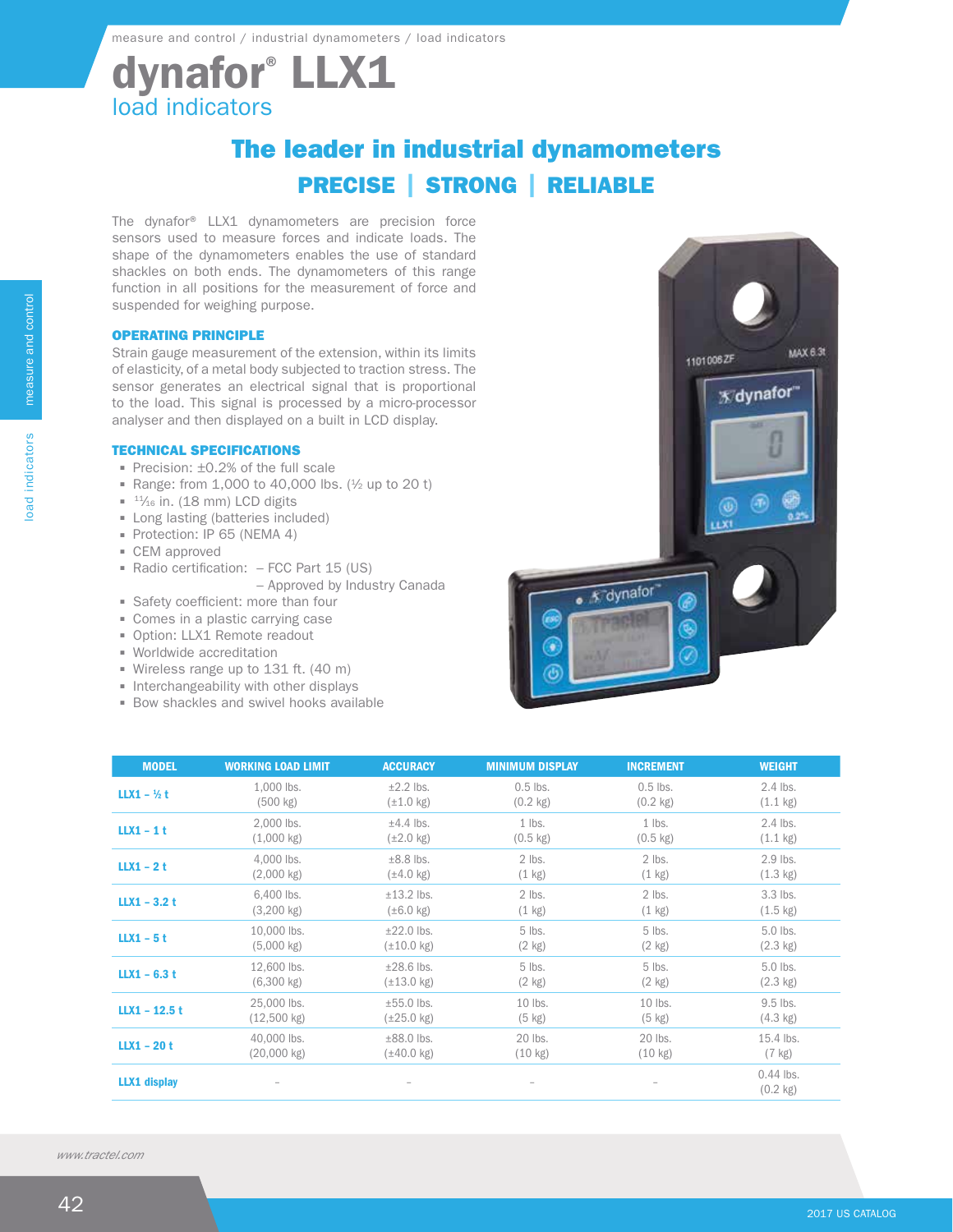## **dynafor® LLX2** load indicators

The Tractel® dynafor® LLX2 is a major innovation in industrial dynamometry, providing the highest degree of ergonomics, precision, reliability, flexibility and endurance.

### TECHNICAL SPECIFICATIONS

- Accuracy: ±0.1% of nominal capacity
- Capacity range from  $1,000$  to  $20,000$  lbs.  $\left(\frac{1}{2}\right)$  to  $10$  t)
- Operating temperature range from -4 to 104°F (-20 to 40°C)
- **Power supply: three 1.5 V "AA" batteries**
- Sensor protection: IP 66 (NEMA 4)
- Display protection: IP 54 (NEMA 3)

### FEATURES AND BENEFITS

- Removable display:
	- Radio connection 2.4 GHz
	- 260 ft. (80 m) range—very convenient to monitor loads from afar
	- Able to transmit load data to a maximum of four different displays
	- Allows for up to four sensors to send data to a single display, individual and summed
	- 1 in. (25 mm) LED digits with backlight
- Allows for use with Tractel® 's monitoring software to print or record data being displayed
- Range of fastening accessories—uses standard grade 80 and above attachment fittings
- Crossed fastening planes allow for articulation in two axis
- Resistant to shock and weather
- Wireless link, allows up to 16 units to operate in the same proximity without interference
- Coefficient safety: minimum four
- Removable / Detachable display 1 x Li-on battery (delivered with charger)
- The standard version of the equipment comes with batteries and power pack in a carrying case
- Radio certification: FCC Part 15 (US)
	- Approved by Industry Canada

#### OPTIONAL ACCESSORIES

- Monitoring software for PC
- Chain accessories with rapid connection
- Connecting shackles
- Protection: IP 67 (NEMA 6) with precision of  $\pm 0.2\%$  of nominal capacity and range of 200 ft. (60 m)

| <b>MODEL</b>          | <b>WORKING LOAD LIMIT</b> | <b>ACCURACY</b>          | <b>MINIMUM DISPLAY</b>   | <b>INCREMENT</b>   | <b>WEIGHT</b>                     |
|-----------------------|---------------------------|--------------------------|--------------------------|--------------------|-----------------------------------|
| $LLX2 - \frac{1}{2}t$ | 1,000 lbs.                | $±1.1$ lbs.              | $0.5$ lbs.               | $0.2$ lbs.         | $5.1$ lbs.                        |
|                       | $(500 \text{ kg})$        | $(\pm 0.5 \text{ kg})$   | $(0.5 \text{ kg})$       | $(0.1 \text{ kg})$ | $(2.3 \text{ kg})$                |
| $LLX2 - 1t$           | 2,000 lbs.                | $\pm 2.2$ lbs.           | $2.5$ lbs.               | $0.5$ lbs.         | $5.1$ lbs.                        |
|                       | $(1,000 \text{ kg})$      | $(\pm 1 \text{ kg})$     | $(1 \text{ kg})$         | $(0.2 \text{ kg})$ | $(2.3 \text{ kg})$                |
| $LLX2 - 2t$           | 4,000 lbs.                | $\pm 4.4$ lbs.           | $5$ lbs.                 | $1$ lbs.           | $5.1$ lbs.                        |
|                       | $(2,000 \text{ kg})$      | $(\pm 2$ kg)             | $(2.5 \text{ kg})$       | $(0.5 \text{ kg})$ | $(2.3 \text{ kg})$                |
| $LLX2 - 3.2t$         | 6,400 lbs.                | $\pm 6.4$ lbs.           | $5$ lbs.                 | $1$ lbs.           | 5,1 lbs.                          |
|                       | $(3,200 \text{ kg})$      | $(\pm 3.2 \text{ kg})$   | $(2.5 \text{ kg})$       | $(0.5 \text{ kg})$ | $(2.3 \text{ kg})$                |
| $LLX2 - 5t$           | 10,000 lbs.               | $±11$ lbs.               | 10 lbs.                  | $2$ lbs.           | 7.5 lbs.                          |
|                       | $(5,000 \text{ kg})$      | $(\pm 5 \text{ kg})$     | $(5 \text{ kg})$         | $(1 \text{ kg})$   | $(3,4 \text{ kg})$                |
| $LLX2 - 6.3t$         | 12,600 lbs.               | $\pm 13.9$ lbs.          | 10 lbs.                  | $2$ lbs.           | $7.5$ lbs.                        |
|                       | $(6,300 \text{ kg})$      | $(\pm 6.3 \text{ kg})$   | $(5 \text{ kg})$         | $(1 \text{ kg})$   | $(3,4 \text{ kg})$                |
| $LLX2 - 10t$          | 20,000 lbs.               | $±22$ lbs.               | 25 lbs.                  | $5$ lbs.           | 14,3 lbs.                         |
|                       | $(10,000 \text{ kg})$     | $(\pm 10 \text{ kg})$    | $(10 \text{ kg})$        | $(2 \text{ kg})$   | $(6,5 \text{ kg})$                |
| <b>LLX2 display</b>   | -                         | $\overline{\phantom{0}}$ | $\overline{\phantom{0}}$ |                    | $0.44$ lbs.<br>$(0.2 \text{ kg})$ |

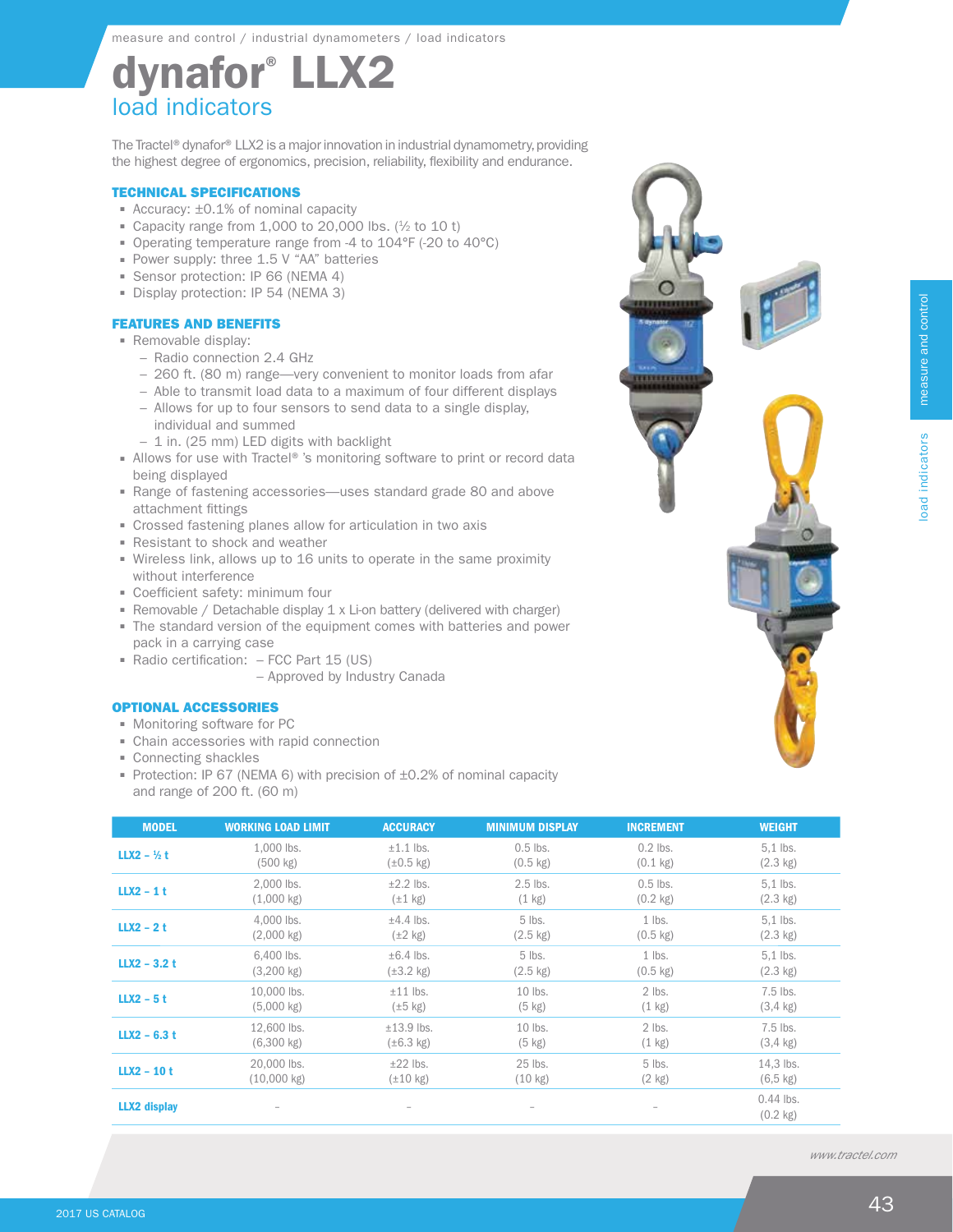## **dynafor® LLXh** load indicators

dynafor® LLXh devices are load indicators to measure hanging loads in pounds or kilograms. and tensile forces (N). The radio connection (2.4 GHz) with 260 ft. (80 m) working range is permanent between the dynafor® LLXh sensor and the display unit. The shape of the dynamometers enable the use of standard shackles on both ends. The dynamometers of this range function in all positions for the measurement of force and suspended for weighing purpose.

### OPERATING PRINCIPLE

Strain gauge measures the extension, within its limits of elasticity, of a metal body subjected to traction stress. The sensor generates an electrical signal that is proportional to the load. This signal is processed by a micro-processor analyser and then transmitted via radio waves to the display unit, which immediately displays the load applied to the sensor to which it is linked. The display unit is compatible with all of the dynafor® LLX2 or LLXh model sensors, irrespective of their capacity.

### TECHNICAL SPECIFICATIONS

- Accuracy: ±0.2% of nominal capacity
- Capacity range from 30,000 to 500,000 lbs. (15 to 250 t)
- Operating temperature range from -4 to 104°F (-20 to 40°C)
- Power supply: three 1.5 V "AA" batteries
- Sensor protection: IP 65 (NEMA 5)
- Optional sensor protection: IP 67 (NEMA 6)
- Display protection: IP 54 (NEMA 3)
- Radio certification: FCC Part 15 (US)
	- Approved by Industry Canada

#### FEATURES

- Utilizes the same technology as the dynafor® LLX2, which permits the use of the same remote display with the following features:
	- 260 ft. (80 m) range: very convenient to monitor loads from afar.
	- Wireless link, allows up to 16 units to operate in the same proximity without interference
	- Able to transmit load data to a maximum of four different displays
	- Allows for up to four sensors to send data to a single display, individual and summed
	- 1 in. (25 mm) LED digits with backlight
- Allows for use with Tractel®'s monitoring software to print or record data being displayed

#### OPTIONAL ACCESSORIES

- Monitoring software for PC
- Connecting shackles
- Protection: IP 67 (NEMA 6) with precision of  $\pm 0.2$ % of nominal capacity and range of 200 ft. (60 m)

| <b>MODEL</b>        | <b>WORKING LOAD LIMIT</b> | <b>ACCURACY</b>          | <b>MINIMUM DISPLAY</b> | <b>INCREMENT</b>   | <b>WEIGHT</b>                     |
|---------------------|---------------------------|--------------------------|------------------------|--------------------|-----------------------------------|
| <b>LLXh - 15 t</b>  | 30,000 lbs.               | $\pm 66$ lbs.            | 50 lbs.                | 10 lbs.            | 8.8 lbs.                          |
|                     | $(15,000 \text{ kg})$     | $(\pm 30 \text{ kg})$    | $(25 \text{ kg})$      | $(5 \text{ kg})$   | $(4 \text{ kg})$                  |
| <b>LLXh - 25 t</b>  | 50,000 lbs.               | $±110$ lbs.              | 100 lbs.               | 20 lbs.            | $14.5$ lbs.                       |
|                     | $(25,000 \text{ kg})$     | $(\pm 50 \text{ kg})$    | (50 kg)                | $(10 \text{ kg})$  | $(6, 6 \text{ kg})$               |
| $LLXh - 50t$        | 100,000 lbs.              | $\pm 220$ lbs.           | 200 lbs.               | 40 lbs.            | 33 lbs.                           |
|                     | $(50,000 \text{ kg})$     | $(\pm 100 \text{ kg})$   | $(100 \text{ kg})$     | $(20 \text{ kg})$  | $(15 \text{ kg})$                 |
| $LLXh - 100t$       | 200,000 lbs.              | $\pm 440$ lbs.           | 500 lbs.               | 100 lbs.           | $101$ lbs.                        |
|                     | $(100,000 \text{ kg})$    | $(\pm 200 \text{ kg})$   | $(250 \text{ kg})$     | $(50 \text{ kg})$  | $(46 \text{ kg})$                 |
| $LLXh - 250t$       | 500,000 lbs.              | $±1.100$ lbs.            | 1.000 lbs.             | 200 lbs.           | 473 lbs.                          |
|                     | $(250,000 \text{ kg})$    | $(\pm 500 \text{ kg})$   | $(500 \text{ kg})$     | $(100 \text{ kg})$ | $(215 \text{ kg})$                |
| <b>LLXh display</b> | -                         | $\overline{\phantom{a}}$ | -                      |                    | $0.44$ lbs.<br>$(0.2 \text{ kg})$ |





load indicator

oad indicator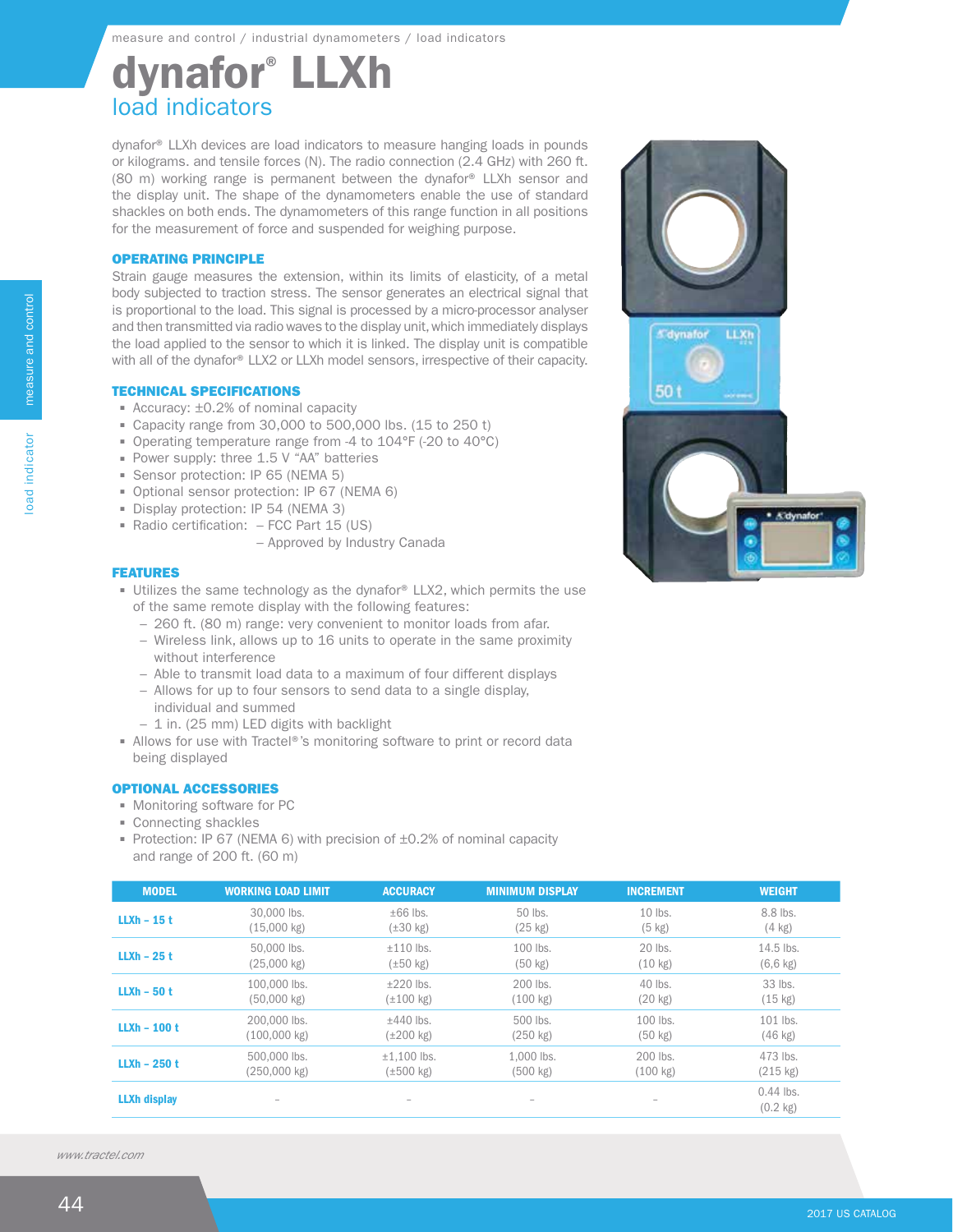### **dynafor® MWX** crane scales

The dynafor® MWX gives you the possibility to control and measure loads on cranes. It has great work autonomy of up to 350 hours battery life. The dynafor® MWX, with its LCD readout, programmable functions and remote display, is ideal for weighing with cranes. Infrared control with LCD and remote read-out available on all models.

### TECHNICAL SPECIFICATIONS

- Accuracy: ±0.1% of nominal capacity
- Capacity range from 1,000 to 50,000 lbs.  $(1/2)$  to 25 t)
- Operating temperature from 14 to 104°F (-10 to 40°C)
- Power supply: three 1.5 V "AA" batteries, up to 350 hours
- $11/16$  in. (18 mm) LCD digits
- Protection: IP 65 (NEMA 4)
- Temperature automatically compensates to zero adjustment when equipment is switched on free of load
- Radio certification: FCC Part 15 (US)
	- Approved by Industry Canada

### FEATURES

- **LCD** display
- Automatic zero when switched on
- Tare over full range
- **Peak hold: maximum effort held in memory**
- **Low battery indicator**
- Overload indicator
- Articulate in two axis: front to back and side to side
- Swivel hook or shackle is available as an option on the 50,000 lbs. (25 t) model

### OPTIONAL ACCESSORIES

- Infra-red controled with 30 ft. (10 m) range
- Radio controled with 200 ft. (60 m) range

| <b>MODEL</b>         | <b>WORKING LOAD LIMIT</b> | <b>ACCURACY</b>         | <b>MINIMUM DISPLAY</b> | <b>INCREMENT</b>   | <b>WEIGHT</b>      |
|----------------------|---------------------------|-------------------------|------------------------|--------------------|--------------------|
| $MWX - \frac{1}{2}t$ | 1,000 lbs.                | $\pm 1.1$ lbs.          | $0.5$ lbs.             | $0.5$ lbs.         | $9.5$ lbs.         |
|                      | (500 kg)                  | $(\pm 0.5 \text{ kg})$  | $(0.2 \text{ kg})$     | $(0.2 \text{ kg})$ | $(4.3 \text{ kg})$ |
| <b>MWX - 1 t</b>     | 2.000 lbs.                | $\pm 2.2$ lbs.          | $1$ lbs.               | $1$ lbs.           | $9.5$ lbs.         |
|                      | $(1,000 \text{ kg})$      | $(\pm 1 \text{ kg})$    | $(0.5 \text{ kg})$     | $(0.5 \text{ kg})$ | $(4.3 \text{ kg})$ |
| <b>MWX - 2 t</b>     | 4.000 lbs.                | $\pm 4.4$ lbs.          | $2$ lbs.               | $2$ lbs.           | $9.5$ lbs.         |
|                      | $(2,000 \text{ kg})$      | $(\pm 2 \text{ kg})$    | $(1 \text{ kg})$       | $(1 \text{ kg})$   | $(4.3 \text{ kg})$ |
| <b>MWX - 3.2 t</b>   | 6,400 lbs.                | $\pm 6.4$ lbs.          | $2$ lbs.               | $2$ lbs.           | $9.5$ lbs.         |
|                      | $(3,200 \text{ kg})$      | $(\pm 3.2 \text{ kg})$  | $(1 \text{ kg})$       | $(1 \text{ kg})$   | $(4.3 \text{ kg})$ |
| <b>MWX - 5 t</b>     | 10,000 lbs.               | $±11$ lbs.              | $5$ lbs.               | $5$ lbs.           | 20 lbs.            |
|                      | $(5,000 \text{ kg})$      | $(\pm 5 \text{ kg})$    | $(2 \text{ kg})$       | $(2 \text{ kg})$   | $(9 \text{ kg})$   |
| <b>MWX - 6.3 t</b>   | 12,600 lbs.               | $±13.9$ lbs.            | $5$ lbs.               | $5$ lbs.           | 20 lbs.            |
|                      | $(6,300 \text{ kg})$      | $(\pm 6.3 \text{ kg})$  | $(2 \text{ kg})$       | $(2 \text{ kg})$   | $(9 \text{ kg})$   |
| <b>MWX - 12.5 t</b>  | 25,000 lbs.               | $\pm 27.5$ lbs.         | 10 lbs.                | $10$ lbs.          | 44 lbs.            |
|                      | $(12,500 \text{ kg})$     | $(\pm 12.5 \text{ kg})$ | $(5 \text{ kg})$       | $(5 \text{ kg})$   | $(20 \text{ kg})$  |
| <b>MWX - 25 t</b>    | 50,000 lbs.               | $±55$ lbs.              | 20 lbs.                | 20 lbs.            | 53 lbs.            |
|                      | $(25,000 \text{ kg})$     | $(\pm 25$ kg)           | $(10 \text{ kg})$      | $(10 \text{ kg})$  | (24 kg)            |



25 t model

 $\bullet$   $\Delta$  dynafor

이 파

因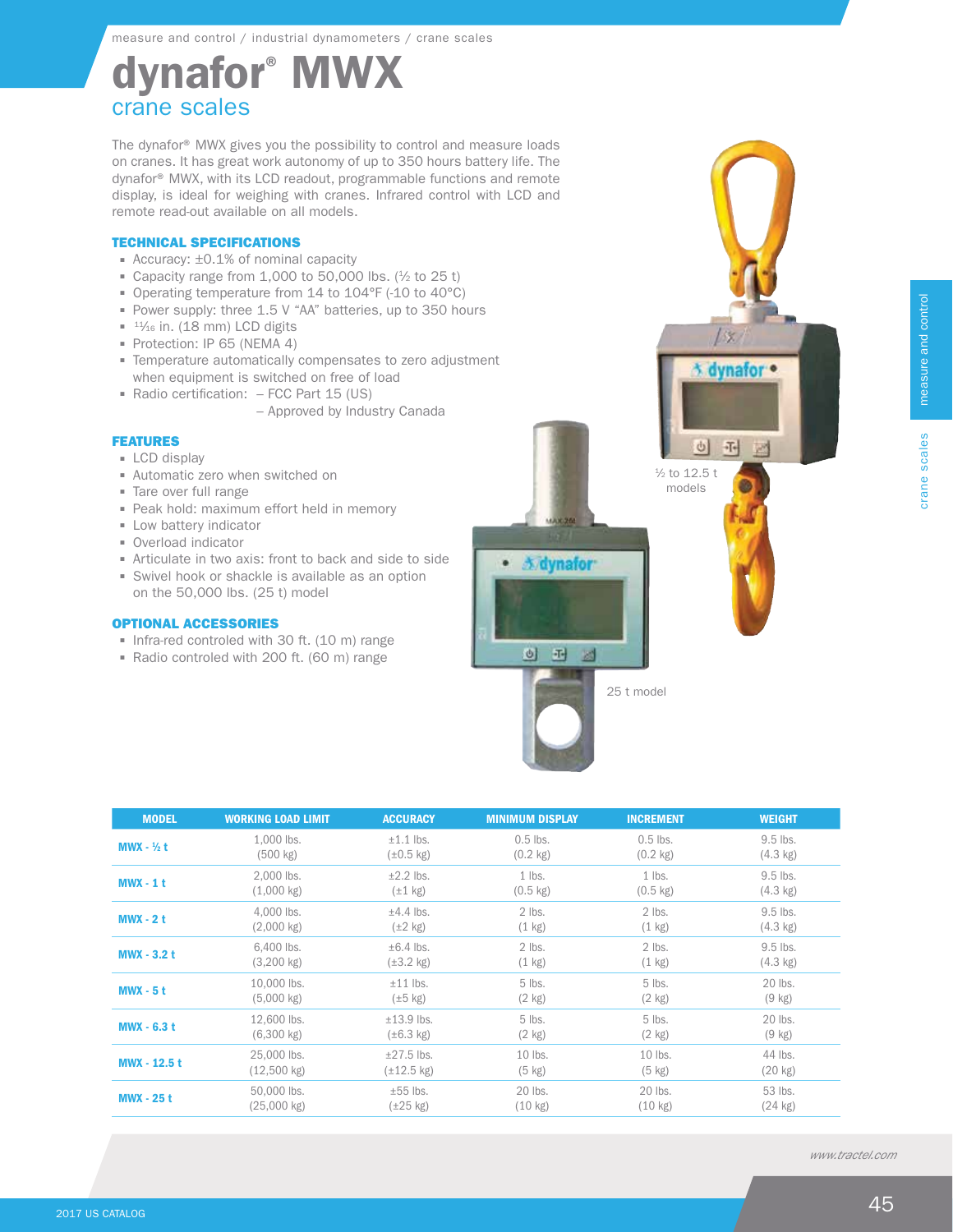# **dynarope HF 36** tensiometer

The Dynarope is designed for measuring forces in pretensioned wire ropes (guys, aerials, pylons and masts, supports, catenaries and all textiles ropes or wire ropes) that cannot be dismantled and for which tension must be known or confirmed. The Dynarope fits directly onto the tensioned wire rope and is simply held in position by turning a handle. This device is comprised of a load cell with strain gauges and a display driven by a microprocessor. Display of the force measured by the load cell takes into account parameters you enter such as the diameter, composition and structure of the rope.

### NUMERIC DISPLAY

Digital technology allows the Dynarope to contain an extremely large database of rope types and sizes. When in "special" operation, the user may create his own database as a function of specific parameters.

### QUICK FITTING AND REMOVAL OPERATIONS

For repetitive measuring operations, a simple mechanical lever replaces the threaded handle.

### TECHNICAL SPECIFICATIONS

- Accuracy: <1% of nominal capacity
- Capacity range from 440 to 88,000 lbs. (200 to 40,000 kg)
- Large range of wire rope sizes from  $\frac{3}{16}$  to  $\frac{13}{4}$  in. (5 to 44 mm)
- Operating temperature from -4 to 140°F (-20 to 60°C)
- Power supply: three 1.5 V "AA" batteries, up to 200 hours
- Displays mass or force
- Protection: IP 65 (NEMA 4)

| <b>MODEL</b>       | <b>WORKING LOAD LIMIT</b>   | <b>WIRE ROPE Ø</b>               | MINIMUM DISPLAY ' | <b>INCREMENT</b>  | <b>WEIGHT</b>      |
|--------------------|-----------------------------|----------------------------------|-------------------|-------------------|--------------------|
| <b>HF 36/1/LPT</b> | 400-10,000 lbs.             | $\frac{3}{16} - \frac{1}{2}$ in. | 400 lbs.          | $10$ lbs.         | $5.3$ lbs.         |
|                    | $(200 - 5,000 \text{ kg})$  | $(5-13$ mm)                      | (200 kg)          | $(5 \text{ kg})$  | $(2.4 \text{ kg})$ |
| <b>HF 36/2/LPT</b> | 800-40,000 lbs.             | $\frac{3}{8} - 1\frac{1}{8}$ in. | 400 lbs.          | 50 lbs.           | $11.5$ lbs.        |
|                    | $(400 - 20,000 \text{ kg})$ | $(9-28$ mm)                      | (200 kg)          | $(25 \text{ kg})$ | $(5.2 \text{ kg})$ |

measure and control / other measurement devices / small capacity tensiometers

### **dynarope HF 37** small capacity tensiometer

The Dynarope HF 37 digital is designed for rope tension measurement, with fast and easy installation directly on the rope (steel, textile).

### TECHNICAL SPECIFICATIONS

- Accuracy: <1% of nominal capacity
- Capacity range from 200 to  $6,000$  lbs. (100 to  $3,000$  kg)
- Range of wire rope sizes from  $\frac{3}{16}$  to  $\frac{11}{16}$  in. (5 to 18 mm)
- Operating temperature from -4 to 140°F (-20 to 60°C)
- Power supply: three 1.5 V "AA" batteries, up to 125 hours
- Displays mass or force
- Protection: IP 65 (NEMA 4)

| <b>MODEL</b>       | <b>WORKING LOAD LIMIT</b>  | <b>WIRE ROPE Ø</b>                 | <b>MINIMUM DISPLAY</b> | <b>INCREMENT</b> | <b>WEIGHT</b>      |
|--------------------|----------------------------|------------------------------------|------------------------|------------------|--------------------|
| HF $37/1$ /LPT     | 200-3,000 lbs.             | $\frac{3}{16} - \frac{1}{2}$ in.   | 110 lbs.               | $2$ lbs.         | $4.9$ lbs.         |
|                    | (100-1,500 kg)             | $(5-13$ mm)                        | (50 kg)                | $(1 \text{ kg})$ | $(2.2 \text{ kg})$ |
| <b>HF 37/2/LPT</b> | 400-6,000 lbs.             | $\frac{5}{16} - \frac{11}{16}$ in. | 110 lbs.               | $5$ lbs.         | $4.9$ lbs.         |
|                    | $(200 - 3,000 \text{ kg})$ | $(8.4 - 18$ mm)                    | (50 kg)                | $(2 \text{ kg})$ | $(2.2 \text{ kg})$ |

www.tractel.com



 $\mathbf{A}$ 

 $\bullet$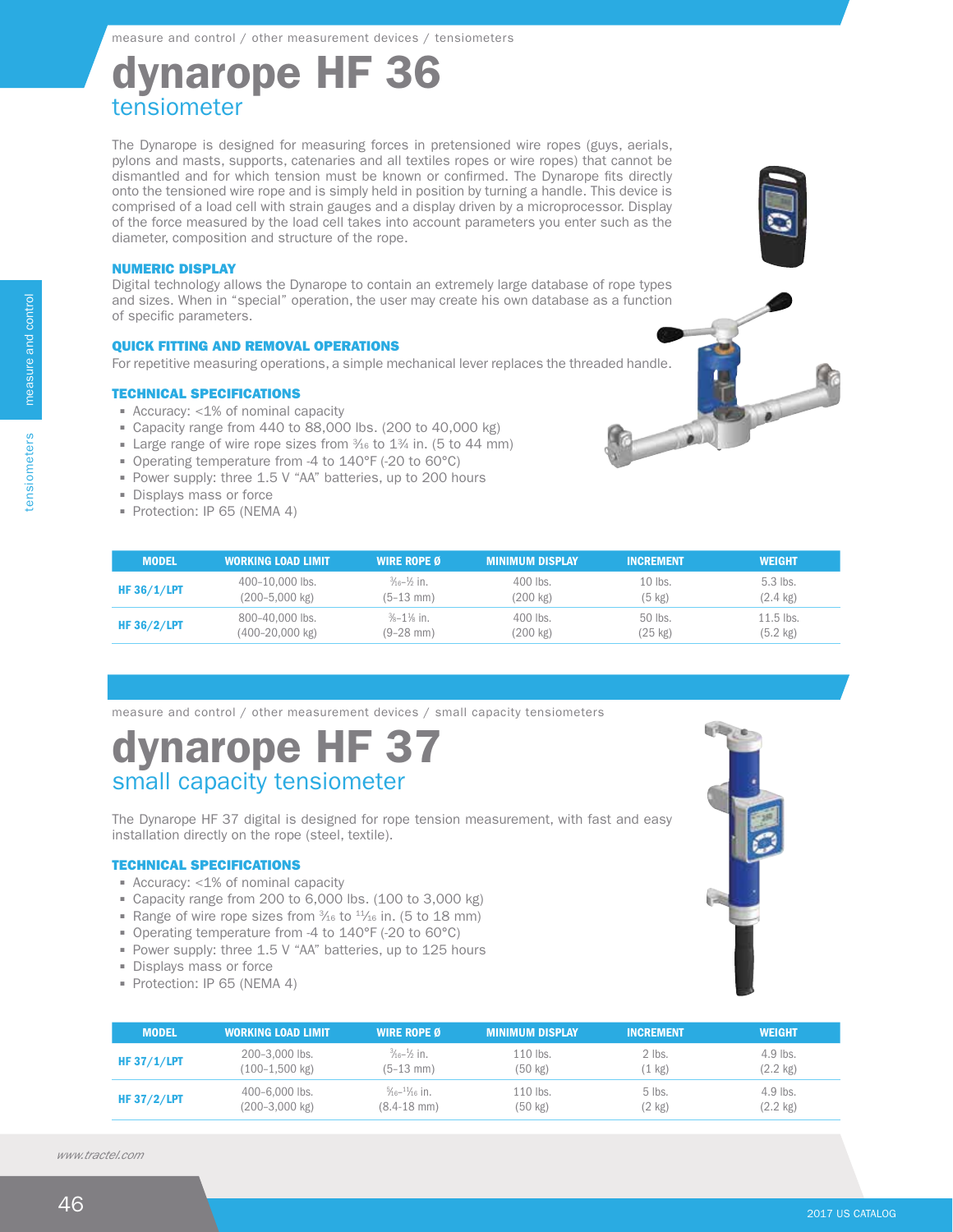measure and control / effort measurement and monitoring / mechanical sensors

### **dynasafe® HF 31 and HF 32** universal load limiter series

Tractel® universal load limiters HF 31 and HF 32, are clamp-on models designed for overhead travelling bridge cranes and feature improved durability and reliability.

### HF 31 MODEL

- Repeatability: ±1% of nominal capacity
- $\blacksquare$  Capacity range from 450 to 6,400 lbs. (200 to 3,200 kg), per part of hoisting line
- Range of wire rope sizes from  $\frac{3}{16}$  to  $\frac{5}{8}$  in. (5 to 16 mm)
- Operating temperature from -22 to 176°F (-30 to 80°C)
- Operates on 220 V consuming 4 A, maximum
- Weather protection to IP 63 (NEMA 3)
- Two integrated micro switches, allowing for one or two safety thresholds (two set points)
- Easy to install, does NOT require any dismantling of any hoist load ropes
- Manufactured from aerospace quality aluminum with anodized surface treatment
- No maintenance required
- Requires no other interfaces
- Includes both NO and NC contacts
- Supplied with 6 ft. (2 m) connection lead

### HF 32 A-SERIES STANDARD MODEL

- Repeatability: ±1% of nominal capacity
- Capacity range from 600 to 24,000 lbs. (300 to 12,000 kg)
- Wire rope sizes from  $11/16$  to  $11/6$  in. (17 to 36 mm)
- Operating temperature from -22 to 176°F (-30 to 80°C)
- Maximum switching power 220 V/5 A
- Protection: IP 55 (NEMA 4)
- Mounts directly on the dead end of the rope
- Supplied with 6 ft. (2 m) connection lead
- Does not require a monitor (includes both NO and NC contacts)
- Fast installations

### HF 32 B-SERIES HIGH PRECISION MODEL

- Repeatability: ±0.5% of nominal capacity
- Capacity range from 200 to 12,000 lbs. (100 to 6,000 kg)
- Wire rope sizes from  $\frac{11}{16}$  to 1 in. (17 to 26 mm)
- Operating temperature from -22 to 176°F (-30 to 80°C)
- Switching power up to 12 V DC
- Protection: IP 55 (NEMA 4)
- Optional protection: IP 67 (NEMA 6)
- Adjustable damper to compensate for dynamic effects HF 85
- Output for audible siren, visual strobe and two switches (No and NC)
- Requires HF 85 mechanical monitor
- **Supplied with 6 ft. (2 m) connection lead**

Complies with ANSI/ASME HST-4M overload limiting device.

| <b>MODEL</b>     | <b>WIRE ROPE Ø</b>                                         | <b>SINGLE LINE CAPACITY</b>         |
|------------------|------------------------------------------------------------|-------------------------------------|
| <b>HF31/1/A2</b> | $\frac{3}{16}$ - <sup>5</sup> / <sub>8</sub> in. (5-16 mm) | 400-6,400 lbs. (200-3,200 kg)       |
| <b>HF32/2/A</b>  | $\frac{11}{16}$ -1 in. (17-26 mm)                          | 600-12,000 lbs. (300-6,000 kg)      |
| <b>HF32/3/A</b>  | $1\frac{1}{16} - 1\%$ in. (27-36 mm)                       | 2,000-24,000 lbs. (1,000-12,000 kg) |
| HF $32/1/B*$     | $\frac{3}{16}$ - <sup>5</sup> / <sub>8</sub> in. (5-16 mm) | 400-6,400 lbs. (200-3,200 kg)       |
| HF 32/2/B*       | $\frac{11}{16}$ -1 in. (17-26 mm)                          | 200-12,000 lbs. (100-6,000 kg)      |
| HF 32/3/B*       | $1\frac{1}{16} - 1\%$ in. (27-36 mm)                       | 2,000-24,000 lbs. (1,000-12,000 kg) |

\* The B type has to be used with a monitor HF 85 in order to amplify the micro switch signal. The B type with monitor HF 85 is recommended when the crane dynamics effects should be absorbed.

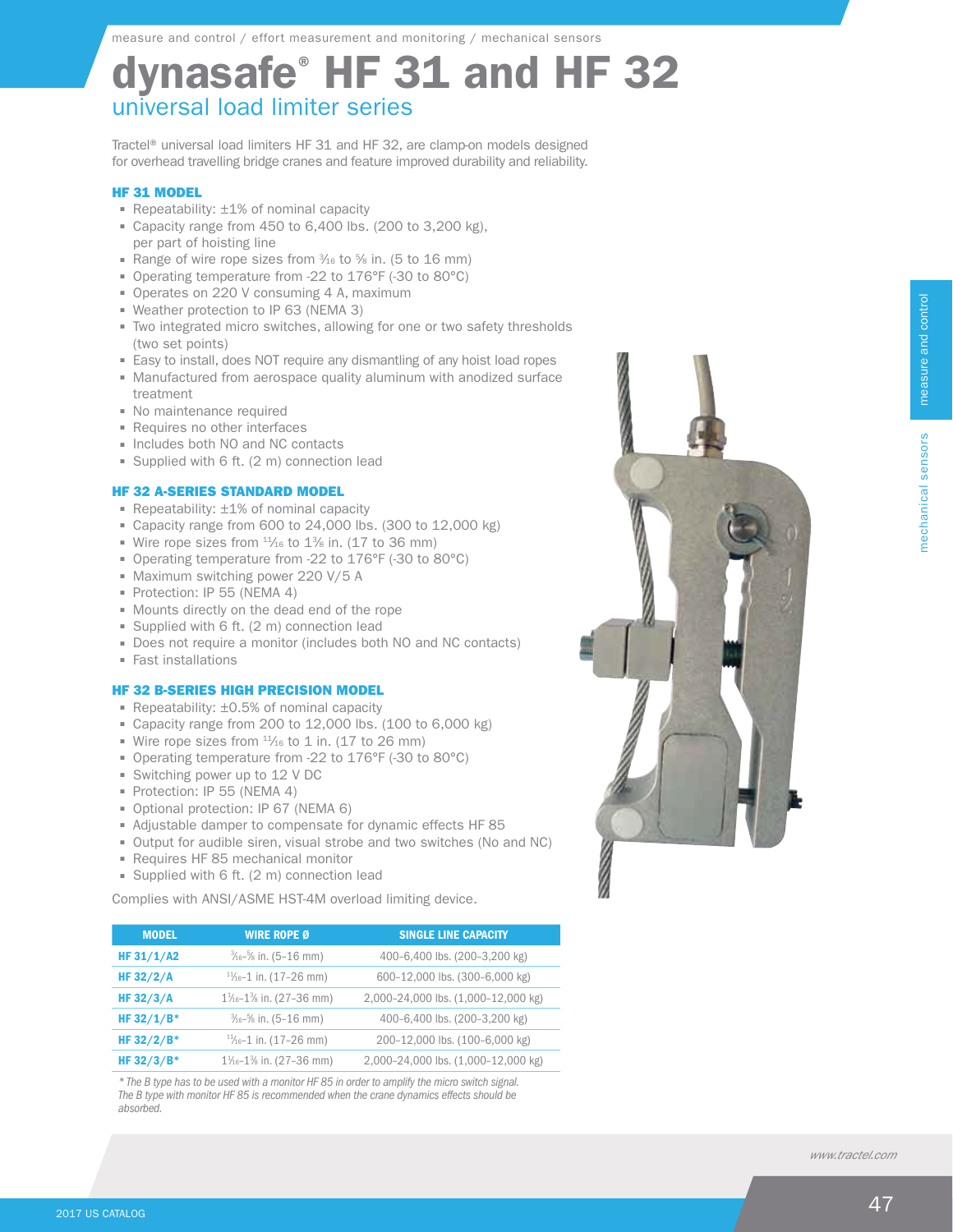### **dynasafe® HF 05** tension load limiting cell | in-line mechanical load cell

The dynasafe® HF 05 mechanical load cell has been designed to provide a trip point in lifting systems, which have a dead-end wire rope. The trip point load limiter generates an "all or nothing" type signal in the event that a programmable target value is exceeded. Available in one or two thresholds versions.

### TECHNICAL SPECIFICATIONS

- Repeatability: ±1%
- Capacity range from 1,000 to 24,000 lbs. (500 to 12,000 kg)
- Operating temperature from -22 to 176°F (-30 to 80°C)
- Protection: IP 54 (NEMA 3)
- Includes 6 ft. (2 m) connection lead
- Switching power up to 220 VAC/4 A
- Simple adjustment procedure and easy to install
- Mounts directly to wedge socket at dead end





| <b>MODEL</b>   | <b>CAPACITY</b>                      | <b>MODEL A</b><br><b>WITH 1-TRIP POINT</b> | <b>MODEL A</b><br><b>WITH 2-TRIP POINT</b> | <b>MODEL B</b><br><b>WITH 1-TRIP POINT</b><br><b>AND HF 85 MONITOR</b> | <b>WEIGHT</b>                     |
|----------------|--------------------------------------|--------------------------------------------|--------------------------------------------|------------------------------------------------------------------------|-----------------------------------|
| <b>HF 05/1</b> | 1,000 lbs.<br>(500 kg)               |                                            | ×                                          | ×.                                                                     | $0.5$ lbs.<br>$(0.23 \text{ kg})$ |
| HF $05/2$      | 2,500 lbs.<br>$(1,250 \text{ kg})$   | n.                                         | П                                          | ×.                                                                     | $0.5$ lbs.<br>$(0.23 \text{ kg})$ |
| HF $05/3$      | 4,000 lbs.<br>$(2,000 \text{ kg})$   |                                            |                                            | ×                                                                      | $1$ lbs.<br>$(0.45 \text{ kg})$   |
| <b>HF 05/4</b> | 6,400 lbs.<br>$(3,200 \text{ kg})$   | п                                          |                                            | ×.                                                                     | $2$ lbs.<br>$(0.9 \text{ kg})$    |
| <b>HF 05/5</b> | 10,000 lbs.<br>$(5,000 \text{ kg})$  |                                            |                                            | T.                                                                     | $1.5$ lbs.<br>$(0.7 \text{ kg})$  |
| <b>HF 05/6</b> | 16,000 lbs.<br>$(8,000 \text{ kg})$  |                                            |                                            | ×.                                                                     | $1.5$ lbs.<br>$(0.7 \text{ kg})$  |
| <b>HF 05/7</b> | 24,000 lbs.<br>$(12,000 \text{ kg})$ |                                            |                                            | ×                                                                      | $1.5$ lbs.<br>$(0.7 \text{ kg})$  |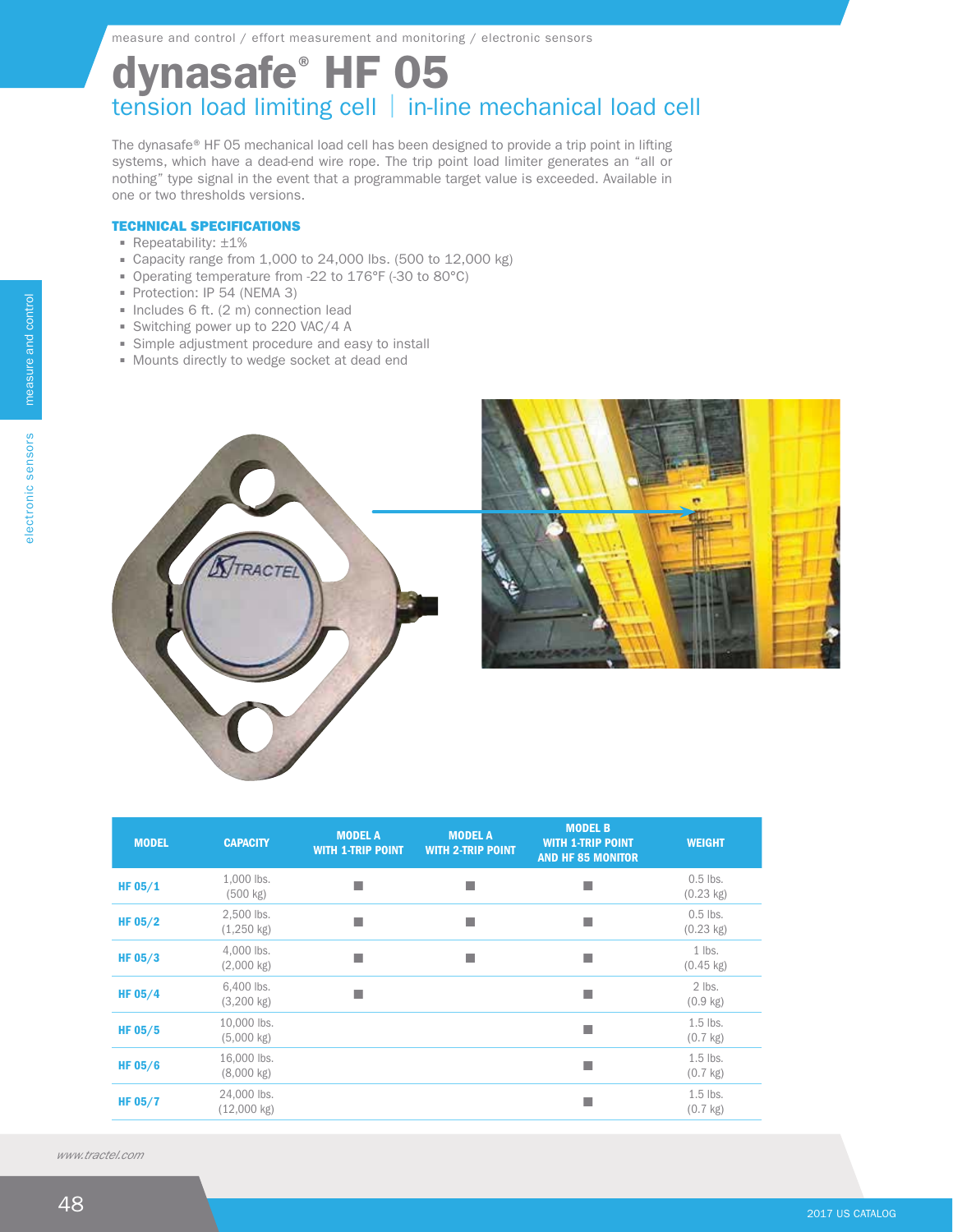### **dynasafe® HF 35** electronic load limiter

The dynasafe® HF 35 is a electronic load cell that is designed for measuring the effort applied in lifting systems that have a dean end wire rope. This load cell is recommend for it's simplicity and quick fitting capability.

### TECHNICAL SPECIFICATIONS

- Accuracy: ±3% of nominal charge
- Maximum load capacities from 40 to 40,000 lbs. (20 to 20,000 kg)
- Operating temperature from -22 to 176°F (-30 to 80°C)
- Mounts directly on the dead end of the wire rope
- Fast installation
- Monitor required (HF 80)



| <b>CABLE 0</b>                                  | <b>CAPACITY</b>                              | <b>OUTPUT SIGNAL</b> |                  |           |           |
|-------------------------------------------------|----------------------------------------------|----------------------|------------------|-----------|-----------|
|                                                 |                                              | MV/V                 | <b>FREOUENCY</b> | $0 - 10V$ | $4-20$ MA |
| $\frac{3}{16} - \frac{1}{4}$ in.<br>$(5-45$ mm) | 40-40,000 lbs.<br>$(20 - 20,000 \text{ kg})$ |                      |                  |           |           |

measure and control / effort measurement and monitoring / electronic sensors

### **dynasafe® HF 10** electronic load limiting cell

The dynasafe® HF 10 has been designed for measuring effort applied in lifting systems, which have a dead end wire rope. It is recommended for installations where a high degree of accuracy is required. Another advantage is it's small size there as very little headroom is lost. To be used in connection with HF 80 monitors or HF 87 displays.

Size the HF 10 by simply matching the capacity. To do so, choose a model with a capacity higher than the crane capacity divided by the number of falls.

### TECHNICAL SPECIFICATIONS

- Accuracy: ±0.3% of nomimal charge
- Maximum load capacities from 40 to 40,000 lbs. (20 to 20,000 kg)
- Operating temperature from -22 to 176°F (-30 to 80°C)
- Protection: IP 65 (NEMA 4)
- Mounts directly to the wedge socket at the dead end
- **Easy wire rope replacement (no recalibration necessary)**
- Suitable for weight display
- Monitor required (HF 80) and/or display AL63

| <b>CABLE Ø</b>           | <b>CAPACITY</b>                              | <b>OUTPUT SIGNAL</b> |                  |           |           |
|--------------------------|----------------------------------------------|----------------------|------------------|-----------|-----------|
|                          |                                              | MV/V                 | <b>FREOUENCY</b> | $0 - 10V$ | $4-20$ MA |
| $\overline{\phantom{a}}$ | 40-40,000 lbs.<br>$(20 - 20,000 \text{ kg})$ |                      |                  |           |           |

NOTE: Scale accuracy is dependent upon the number of falls present.



2017 US CATALOG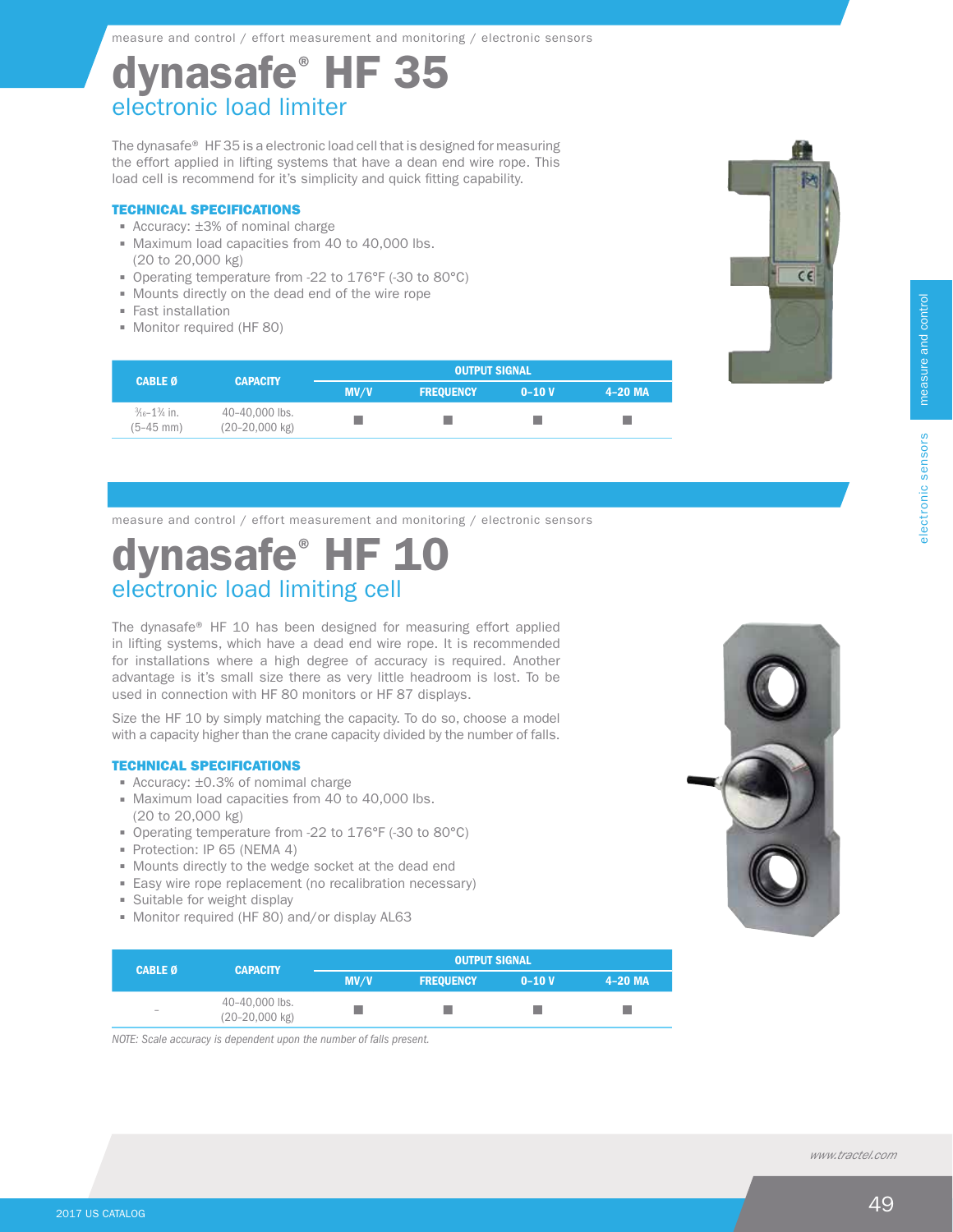measure and control / effort measurement and monitoring / electronic sensors

## **dynasafe® HF 50** dynometric axle

Load pin based on the strain gauges technology and used in particular to limit and display loads. To be used in connection with HF 80 monitors or HF 87 displays. The load pin will be designed according to the customer's specifications.

Since the HF 50 axles are made on a custom basis, each one is quoted individually from the factory.

### TECHNICAL SPECIFICATIONS

- Accuracy: ±0.5%
- Operating temperature from -4 to 176°F (-20 to 80°C)
- Protection: IP 65 (NEMA 4)
- Custom-made to replace the pin of either the upper block (most accurate) or idle sheave (least expensive)
- I Ideal for accurate weight display
- No headroom loss
- The only solution available when there is no dead end
- Monitor required (HF 80) and/or display AL63



| <b>CABLE Ø</b>                                                 | <b>CAPACITY</b>           | LOUTPUT SIGNAL' |                  |           |                |
|----------------------------------------------------------------|---------------------------|-----------------|------------------|-----------|----------------|
|                                                                |                           | MV/V            | <b>FREQUENCY</b> | $0 - 10V$ | $4-20$ MA      |
| $\frac{3}{4} - 11^{13}$ / <sub>16</sub> in.<br>$(19 - 300$ mm) | Custom made<br>by project |                 |                  |           | <b>COLLEGE</b> |

measure and control / effort measurement and monitoring / electronic sensors

### **dynasafe® solutions** load cells for typical sheaving systems of overhead cranes

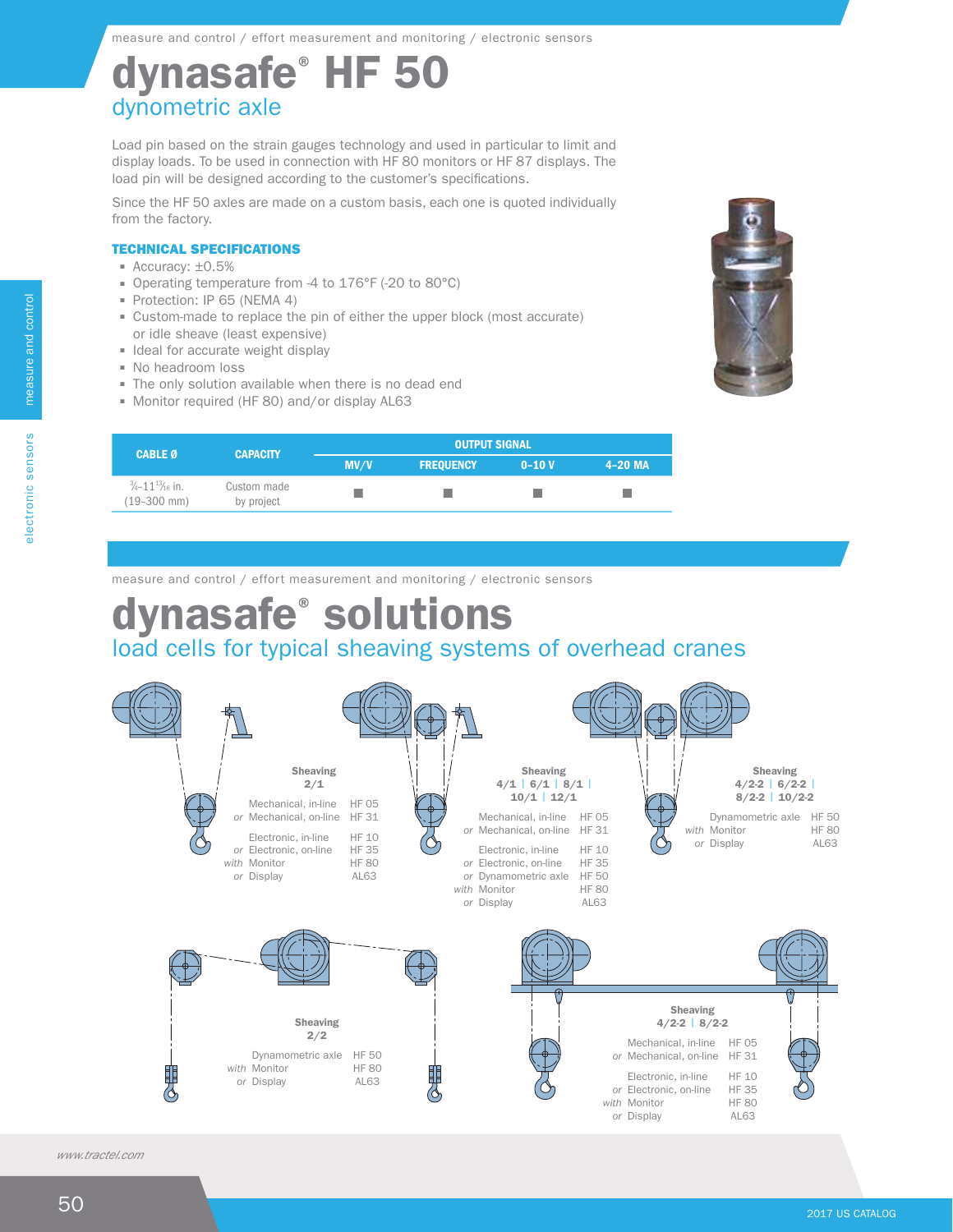### **dynafor® and dynasafe®** monitors, displays and connectors

### DYNASAFE® AL63 KIT DISPLAY

- From 1 to 4 sensors with automatic sum function.
	- Tare, peak hold, unit selection with TLC remote control
	- Adjustable dynamic effects filter
	- Network communication through BUS RS 485 cable
- Kit includes:
	- dynasafe® AL63 display
	- TLC 2.4 GHz remote control
	- Connection box
	- Four silent blocks
	- Two extra strain reliefs
- Available accessories:
	- dynafor® LLXt RS 485 signal conditionner
	- dynafor® connection box
	- dynafor® BUS RS 485 cable
	- Power supply 12 Vcc for dynasafe® AL63
	- Power supply 5 Vcc for dynafor® LLXt RS
	- dynafor® adjustment software
	- TLC 2.4 GHz remote control







### DYNAFOR® LLXt SIGNAL CONDITIONER

Converts existing cell to a RS 485 output cell.

- Available accessories:
	- dynafor® LLXt wireless module
	- dynafor® LLXt RS 485 module
	- Adjustment sofware

### DYNASAFE® HF 80 MONITOR

Used for frequency output cells

#### HF 80/1

- **Standard monitor with adjustable trip point**
- Three levels of adjustable thresholds
- Two relays outputs: 220 V AC 10 A
- Dynamic effect filtering

#### DYNASAFE® HF 84 FREQUENCY CONVERTER

#### HF 84/1

- Converts existing cell to a frequency output cell
- Adjustable gain and zero
- For 1 load cell

### MECHANICAL LOAD LIMITING ACCESSORIES

#### HF 90/1

**Electronic alarm** 

HF 90/2

**Flashing light**